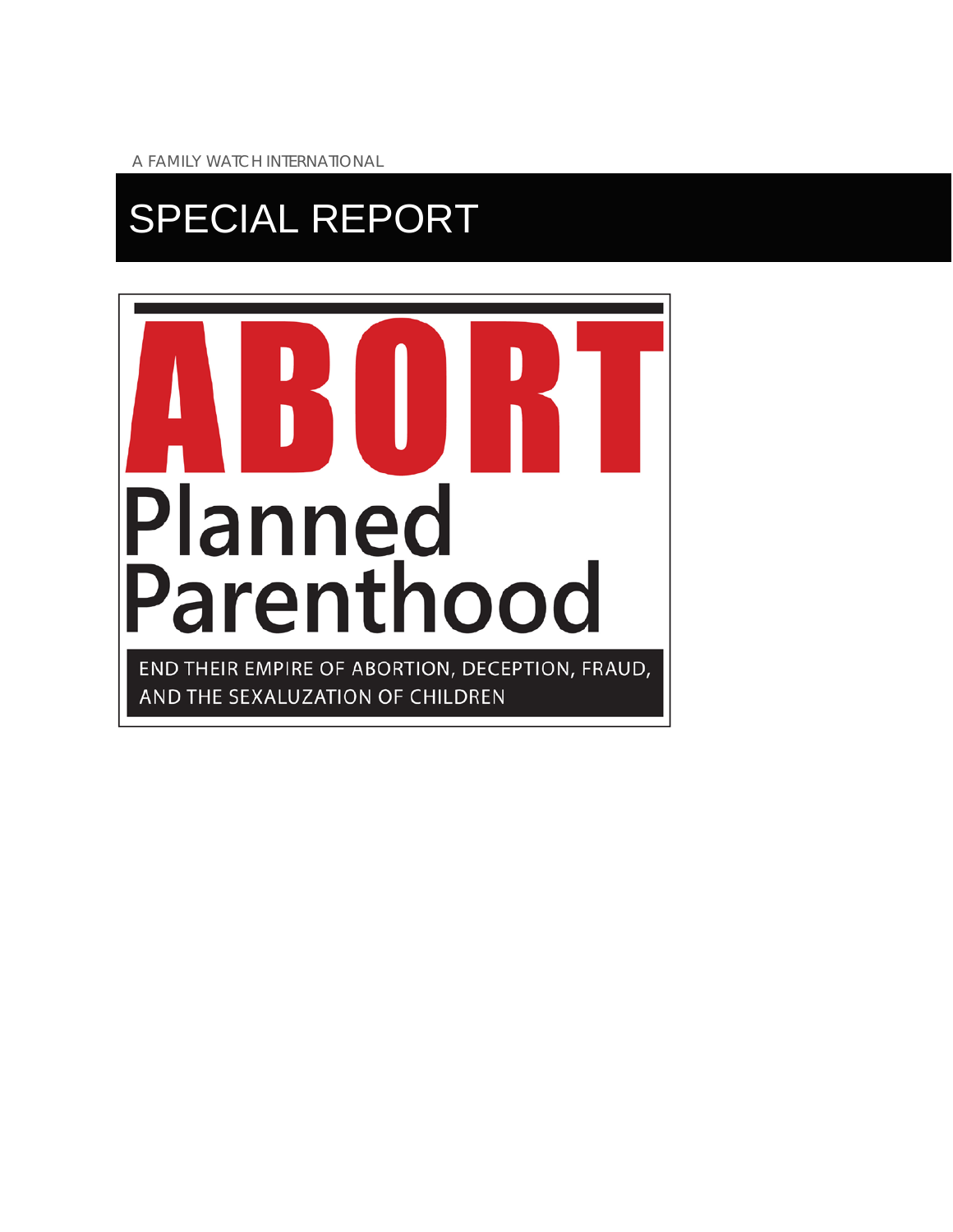# **BEWARE:** PLANNED PARENTHOOD IS WORSE THAN YOU THINK

In light of the disturbing information that has recently come to light regarding Planned Parenthood Federation of America (PPFA), their abortion procedures, and processing and selling of fetal body parts, **this special report provides additional evidence regarding Planned Parenthood's many other questionable and harmful activities both in the U.S. and internationally.**

It is important to understand that Planned Parenthood in the United States is just one affiliate of a conglomerate of Planned Parenthood organizations that operate under the umbrella of International Planned Parenthood Federation (IPPF) in 170 countries around the world. **This report presents evidence that is intended to spur further investigations into:**

**(1) The harmful materials IPPF and their affiliates are disseminating to children as the world's largest provider of "comprehensive sexuality education,"**

**(2) The legality of IPPF and their affiliates' questionable activities in the 170 countries where they operate, and**

**(3) IPPF's relationship with and funding by multiple United Nations agencies.**

### PLANNED PARENTHOOD SPECIALIZES IN SEXUALIZING CHILDREN

Yes, Planned Parenthood is well known as one of the largest abortion providers in the world, [responsible for the deaths of well over 6,000,000](http://www.lifenews.com/2013/12/13/planned-parenthood-has-killed-more-than-six-million-babies-in-abortions/?utm_source=email+marketing+Mailigen&utm_campaign=Pres+Message%3A+Planned+Parenthood&utm_medium=email)  unborn children since 1970 in the U.S. alone<sup>i</sup>. If you add all the babies they have aborted in the other 169 countries they have worked in, the number is likely in the hundreds of millions.

**But what is less well known is that Planned Parenthood works very aggressively around the world to get their graphic, erotic, and often**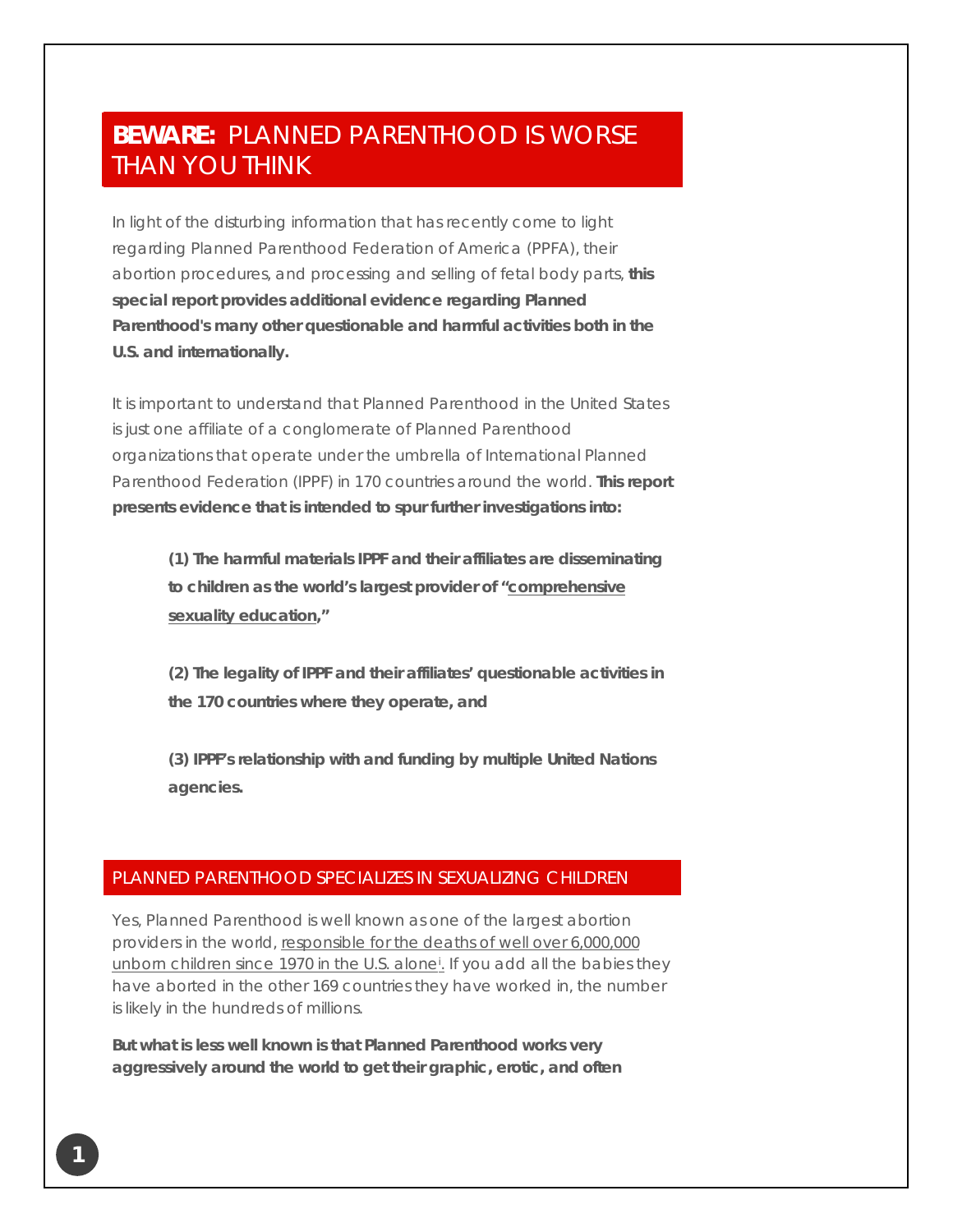**pornographic sexuality education programs adopted in schools everywhere.** They often do this without the knowledge and consent of parents.

In other words, not only does Planned Parenthood target unborn children, they also have their sights set on all children (who they claim are "sexual from birth") worldwide.

**And with 65,000 Planned Parenthood service points in over 170 countries, Planned Parenthood is dangerous, they are powerful, and they are everywhere.**

For years, Family Watch has been warning governments and parents how **Planned Parenthood is aggressively teaching children at the youngest ages through sexual education programs that they have a "right" to sexual pleasure.** They also instruct and encourage children to engage in a wide array of sexual acts to achieve that "right." See, for example, th[i](#page-11-1)s Life League video<sup>ii</sup>, but BE WARNED, IT IS GRAPHIC even for adults, let alone for children.

# PLANNED PARENTHOOD PROFITS FROM PROMOTING RISKY & DANGEROUS SEXUAL ACTS TO CHILDREN.

**One of the most disturbing activities of Planned Parenthood is their promotion of violent and high-risk sex acts to minors such as sadomasochistic sex** involving whipping, choking, gagging and more. **They also encourage children to frequent porn sites and adult sex**  stores. (They actually promote pornography viewing as normal for teens<sup>[ii](#page-11-2)i</sup>.) We know this sounds unbelievable, but this has all been documented in multiple videos by Live Action [herei](http://list.mlgnsignup.com/track/click?u=e51aa8e9806a70a036a77fec150d1407&id=f090337a&e=%5BUNIQID%5D)[v](#page-11-3), [here,](http://list.mlgnsignup.com/track/click?u=e51aa8e9806a70a036a77fec150d1407&id=eb25b766&e=%5BUNIQID%5D) [here,](http://list.mlgnsignup.com/track/click?u=e51aa8e9806a70a036a77fec150d1407&id=ee75f078&e=%5BUNIQID%5D) and [here.](http://list.mlgnsignup.com/track/click?u=e51aa8e9806a70a036a77fec150d1407&id=3df33d49&e=%5BUNIQID%5D) Be warned, these videos are all very disturbing!

**Planned Parenthood is an organization that is so unprincipled and irresponsible that it actually teaches [HIV-positive youth they don't have to](http://www.comprehensivesexualityeducation.org/?p=374)  [tell their sexual partners they are infected.](http://www.comprehensivesexualityeducation.org/?p=374)**

**You see, the more they can sexualize children, the more likely these children will need to purchase the kinds of products and services Planned Parenthood provides** such as sexual counseling, condoms, contraceptives, abortion, STD testing and treatment including for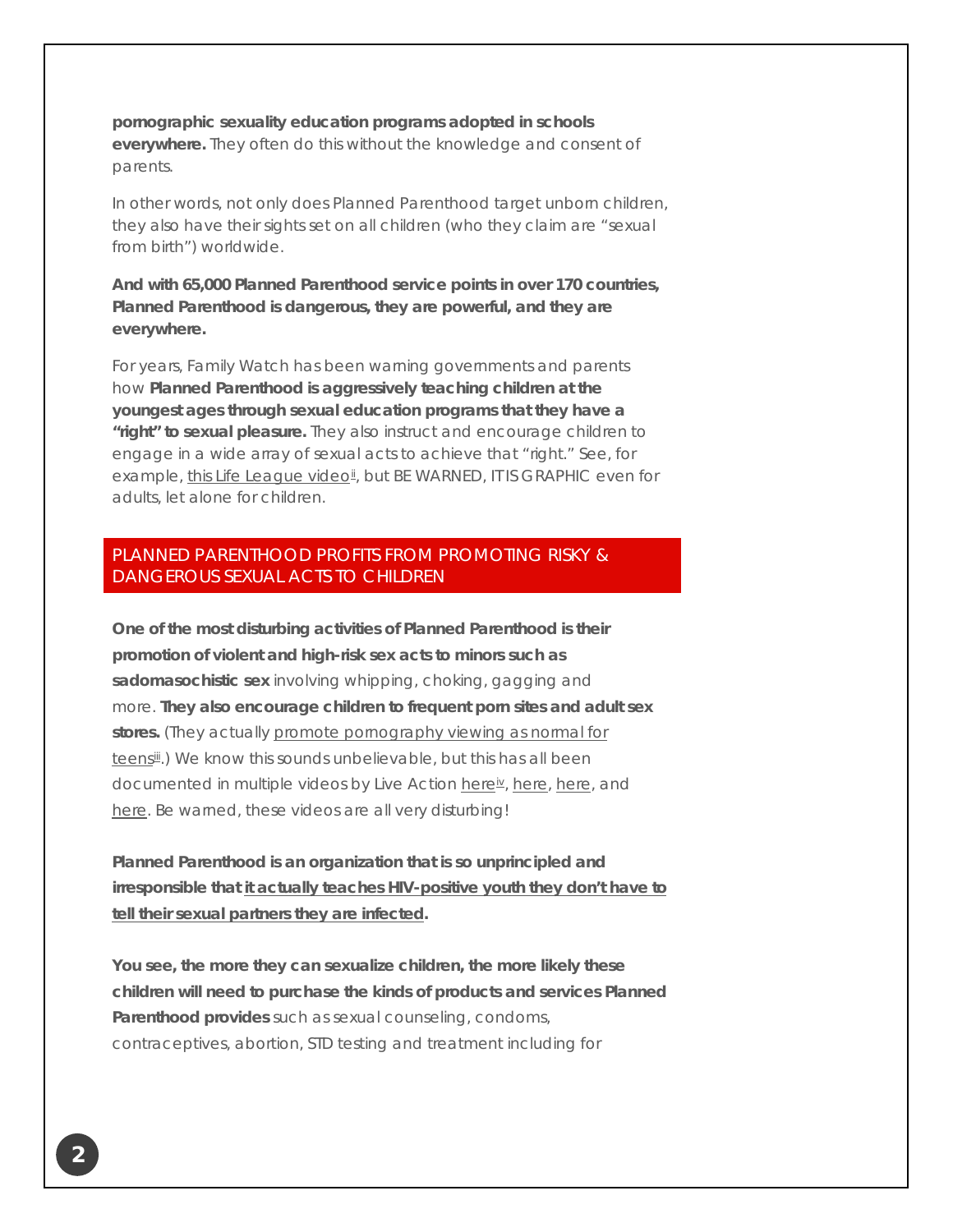HIV/AIDS. So telling youth they don't have to inform their partners they are HIV positive makes great business sense—it creates more customers.

Planned Parenthood and their affiliates spend millions of dollars lobbying worldwide to remove legal restrictions on abortions, sexual activity for children, and government-mandated sexuality education that promotes sexual pleasure to children—all things that bring them even more paying customers.

**In fact, Planned Parenthood Federation of America boasts on their website that they are the largest provider of sexuality education for children and teens in the U.S.** Planned Parenthood's international affiliates in 170 countries may also be the largest providers in their respective countries—a fact that should alarm parents everywhere.

**So sexualizing children through their "education" programs is a multibillion-dollar business for Planned Parenthood.**

# WHY OBAMA, HILLARY, NANCY PELOSI AND OTHER POLITICIANS ADAMANTLY DEFEND PLANNED PARENTHOOD

**How has Planned Parenthood (at least in the U.S.) garnered so much money and power? They spend millions of dollars lobbying government agencies and politicians** and influence elections by donating to Democrat candidates from [their Super PAC, Planned Parenthood Action](http://list.mlgnsignup.com/track/click?u=e51aa8e9806a70a036a77fec150d1407&id=0fa1de45&e=%5BUNIQID%5D)  [Fund.](http://list.mlgnsignup.com/track/click?u=e51aa8e9806a70a036a77fec150d1407&id=0fa1de45&e=%5BUNIQID%5D) Many Democrat politicians in high places are then beholden to Planned Parenthood and help them get millions of dollars of grant money from multiple government sources.

**In fact, [the president of Planned Parenthood even took a leave of](http://list.mlgnsignup.com/track/click?u=e51aa8e9806a70a036a77fec150d1407&id=b21c917d&e=%5BUNIQID%5D)  [absence to campaign for President Obama,](http://list.mlgnsignup.com/track/click?u=e51aa8e9806a70a036a77fec150d1407&id=b21c917d&e=%5BUNIQID%5D)** endorsed Obama in the 2012 presidential elections, and their Action Fund spent \$1.4 million to buy ads attacking Obama's opponent, Mitt Romney. LifeNews.com reports that [Planned Parenthood also spent \\$12 million more to re-elect Obama.](http://list.mlgnsignup.com/track/click?u=e51aa8e9806a70a036a77fec150d1407&id=d4a0e20c&e=%5BUNIQID%5D)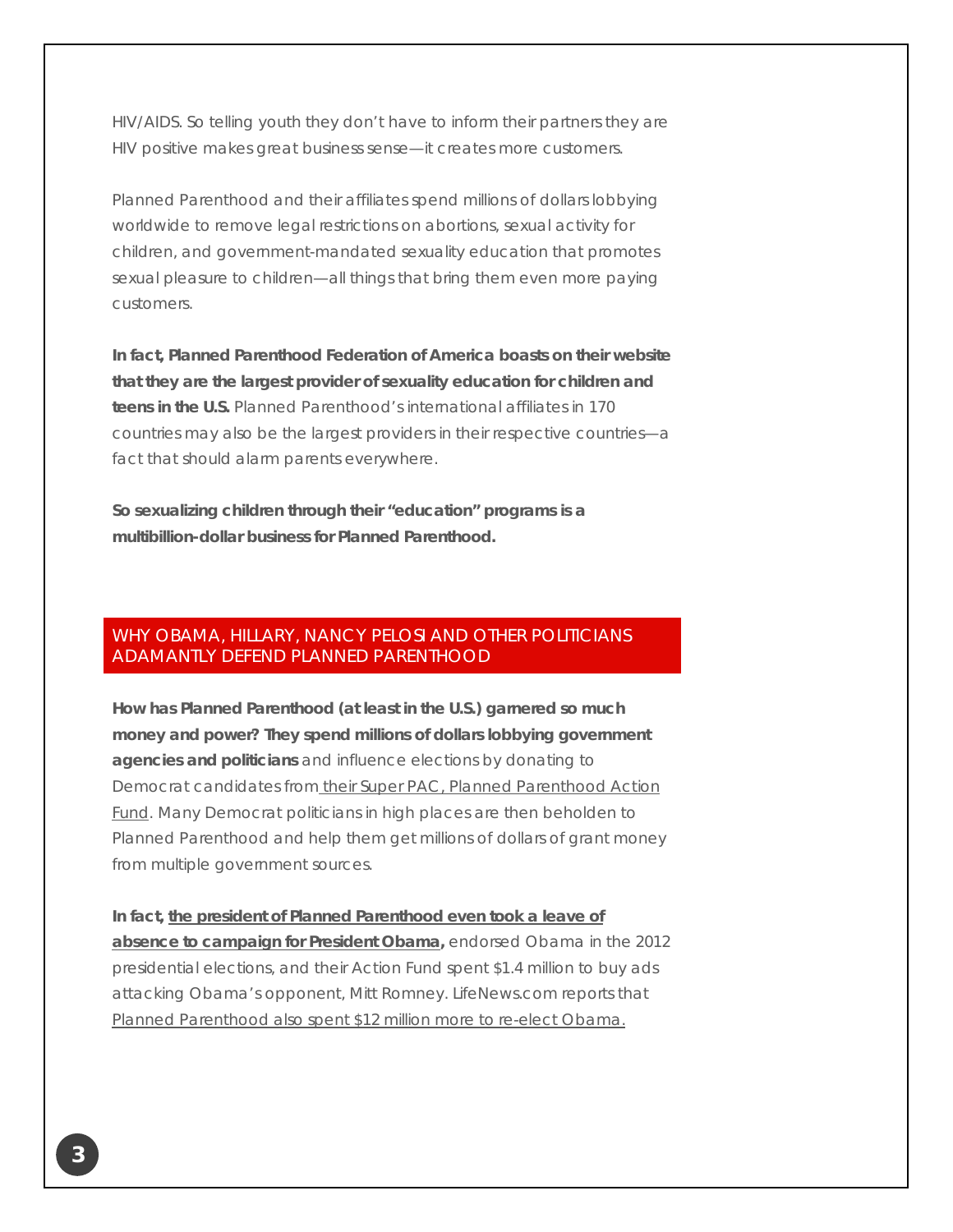**So, of course, Obama feels obligated to defend Planned Parenthood they helped secure him the White House.**

This is also why in 2011 [it was widely reported](http://abcnews.go.com/Politics/government-shutdown-sticking-point-planned-parenthood/story?id=13328560) that Obama was willing to shut down the government to stop Congress from defunding Planned Parenthood back then. It is also likely the reason he is now threatening to veto any new bill that would defund them, and he may be willing again to shut down the government before allowing Planned Parenthood ever to be defunded.

**In fact, in 2014 alone, Planned Parenthood donated over a half million dollars to support the elections of 115 Democrat congressmen and 23 Democrat U.S. senators.** (To see a list of the politicians Planned Parenthood supported, [click here.](http://list.mlgnsignup.com/track/click?u=e51aa8e9806a70a036a77fec150d1407&id=02766823&e=%5BUNIQID%5D)) The group's independent expenditures to elect pro-abortion congressmen and senators and defeat pro-life candidates amounted to more than \$6 million in 2014.

**Further, the judge that granted an [injunction to prohibit the release of any](http://www.breitbart.com/big-government/2015/08/01/judge-blocking-planned-parenthood-videos-an-obama-bundler-and-donor/)  [more of the videos of fetal body part dealers](http://www.breitbart.com/big-government/2015/08/01/judge-blocking-planned-parenthood-videos-an-obama-bundler-and-donor/) just happens to be an [Obama appointee and a major donor and fundraiser for Obama.](http://www.breitbart.com/big-government/2015/08/01/judge-blocking-planned-parenthood-videos-an-obama-bundler-and-donor/)**

It has also been reported that Planned Parenthood and its affiliates have spent \$3,386,461.67 lobbying federal agencies. Not a bad investment, since they get at least \$500 million a year from government sources. **Their national and international affiliates also score big with government funding, receiving large grants from multiple state and federal agencies including from USAID, CDC, HHS and more.**

And you can bet Hillary Clinton, who was honored with Planned Parenthood's [Margaret Sanger Award,](http://list.mlgnsignup.com/track/click?u=e51aa8e9806a70a036a77fec150d1407&id=ba2c7dc4&e=%5BUNIQID%5D) has her eye on Planned Parenthood's Action Fund now too. She likely is expecting payback during the presidential election for defending Planned Parenthood and securing them millions of dollars of grant money during her tenure as secretary of state. In fact, **[it has been reported that Obama and the Clintons have](http://www.sba-list.org/sites/default/files/content/shared/07.30.15_hrc_and_pp.pdf?utm_source=email+marketing+Mailigen&utm_campaign=Pres+Message%3A+Planned+Parenthood&utm_medium=email)  [extensive and complicated histories of financial entanglements](http://www.sba-list.org/sites/default/files/content/shared/07.30.15_hrc_and_pp.pdf?utm_source=email+marketing+Mailigen&utm_campaign=Pres+Message%3A+Planned+Parenthood&utm_medium=email) with [Planned Parenthood.](http://www.sba-list.org/sites/default/files/content/shared/07.30.15_hrc_and_pp.pdf?utm_source=email+marketing+Mailigen&utm_campaign=Pres+Message%3A+Planned+Parenthood&utm_medium=email)**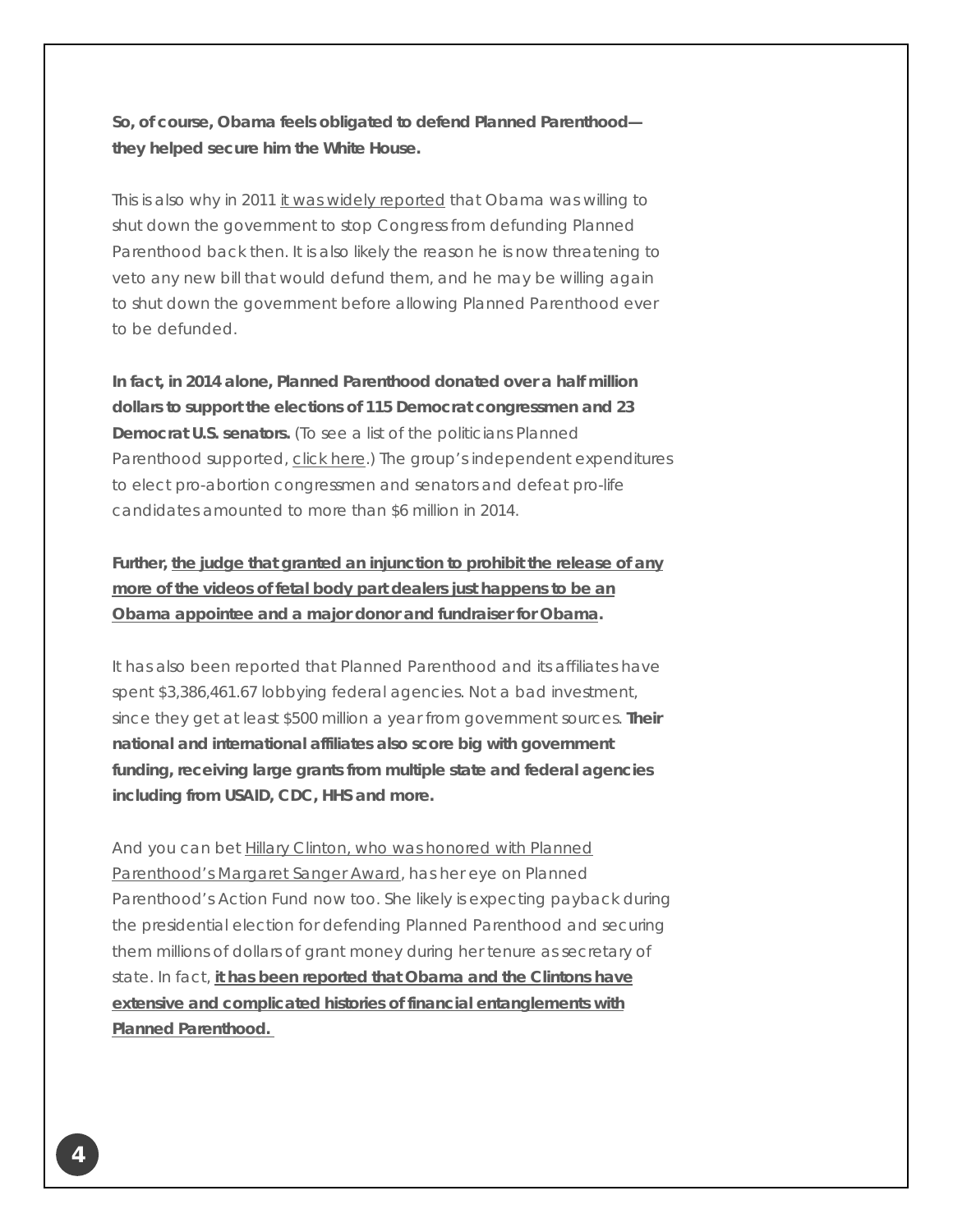All these facts give us insight as to why Obama, Hillary, and other Democrats may feel they must turn a blind eye to Planned Parenthood's atrocious acts and why they also must continue to aggressively defend them.

**This may be a classic Washington scenario—I'll fund your campaign through my PAC, then coincidentally you get lots of government funding for my organization, and then my PAC just happens to fund your reelection campaign.**

This is also why it may be next to impossible to get an honest investigation into Planned Parenthood's activities by the Democrats they have supported, since they and their party could lose major financial support if Planned Parenthood and their PAC ever go down.

**International Planned Parenthood Federation may have similar political arrangements in other countries.**

### PLANNED PARENTHOOD BY THE NUMBERS

- **International Planned Parenthood Federation (IPPF) receives millions of dollars from UN agencies** including UNAIDS, UN WOMEN, UNICEF, and WHO. (See [our policy brief](http://list.mlgnsignup.com/track/click?u=e51aa8e9806a70a036a77fec150d1407&id=0e271285&e=%5BUNIQID%5D) for more on this.)
- **IPPF's main source of funding is from numerous governments.**
- **[Planned Parenthood in the U.S. has received \\$75 million from](http://www.breitbart.com/big-government/2012/11/22/planned-parenthood-receives-obamacare-funding-to-push-sex-on-9th-graders/)  [Obamacare](http://www.breitbart.com/big-government/2012/11/22/planned-parenthood-receives-obamacare-funding-to-push-sex-on-9th-graders/)** to provide American children with graphic sexuality education.
- **Planned Parenthood's U.S. president Cecile Richards is compensated over \$500,000 annually.**

# [ACCORDING TO LIFENEWS.COM:](http://list.mlgnsignup.com/track/click?u=e51aa8e9806a70a036a77fec150d1407&id=b50592a5&e=%5BUNIQID%5D)

• **While Planned Parenthood "remains America's biggest abortion corporation, the 'nonprofit' continued to make money—bringing in \$305.4 million** last year and \$305.3 million this year. Planned Parenthood continued to receive over a half-billion dollars in taxpayer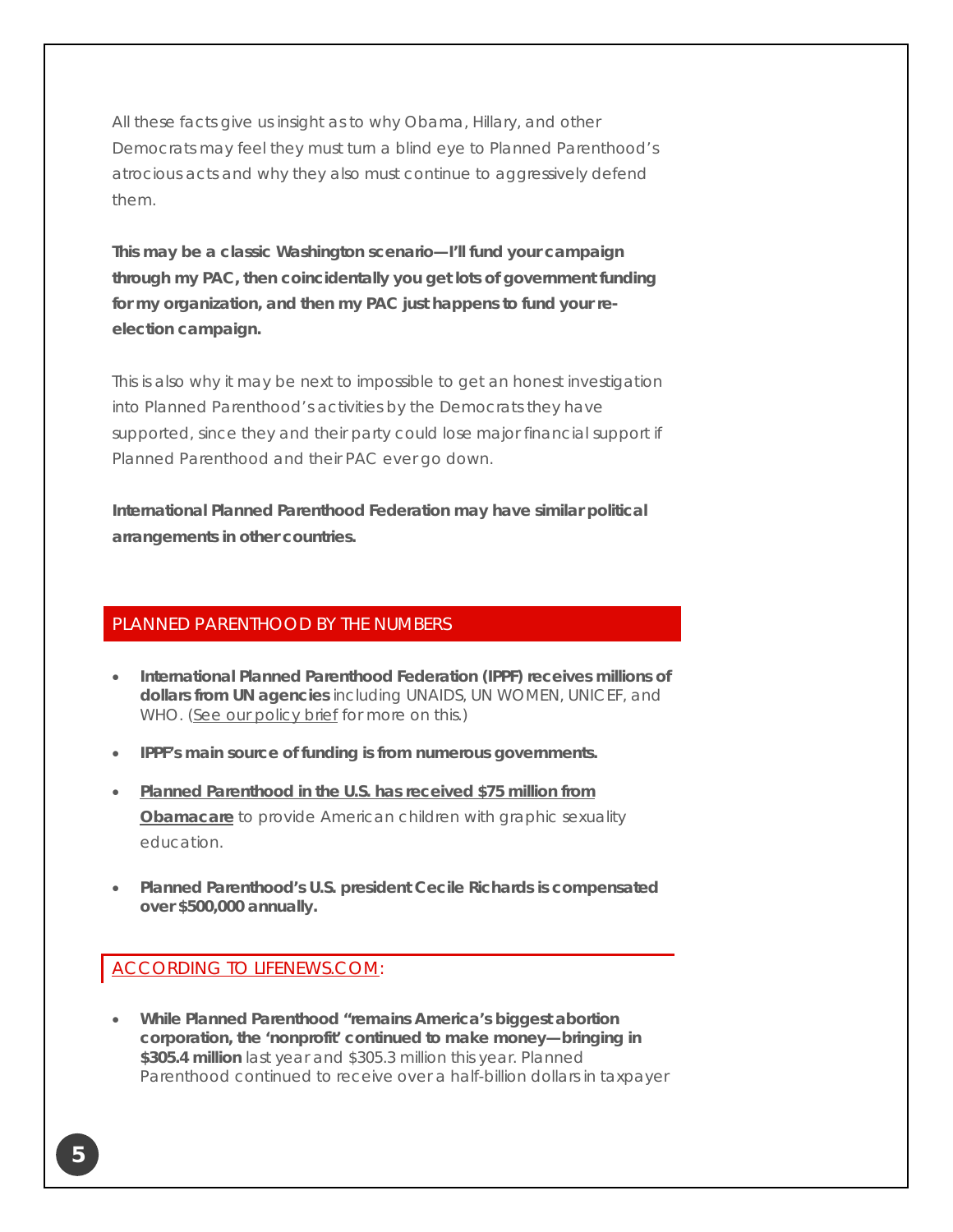money, as it took in \$540 million in 2012 and \$528 million in 2013."

- **"In 2013, abortions made up 94% of Planned Parenthood's pregnancy services."**
- **"For every adoption referral, Planned Parenthood performed 174 abortions."**
- **"During fiscal year 2013-2014, Planned Parenthood received more than \$528 million in taxpayer funding**, or more than \$1.4 million per day, in the form of government grants, contracts, and Medicaid reimbursements."
- **"Taxpayer funding accounts for 41% of Planned Parenthood's overall revenue."**
- **"Planned Parenthood reported more than \$127 million in excess revenue**, and more than \$1.4 billion in net assets.

# HAS PLANNED PARENTHOOD BROKEN U.S. FEDERAL LAW?

**It appears that Planned Parenthood in the U.S. may have finally been caught red handed violating at least [one provision of U.S. law,](http://list.mlgnsignup.com/track/click?u=e51aa8e9806a70a036a77fec150d1407&id=8a80c7cf&e=%5BUNIQID%5D)** which states that "in the case of tissue obtained pursuant to an induced abortion" the law requires that "no alteration of the timing, method, or procedures used to terminate the pregnancy was made solely for the purposes of obtaining the tissue."

**In the first video, the Planned Parenthood doctor states that they often alter the "presentation" of the babies so they are born feet first to ensure the baby's head comes out intact so they can provide quality "specimens" for their buyers.** The other videos show additional employees making similar statements regarding how they alter abortion methods to get more intact "specimens."

In several of the videos, Planned Parenthood employees or doctors appear to be negotiating the sale of fetal body parts. One doctor claimed the transactions are not about the money, but then she asks the undercover buyers to tell her how much they would pay.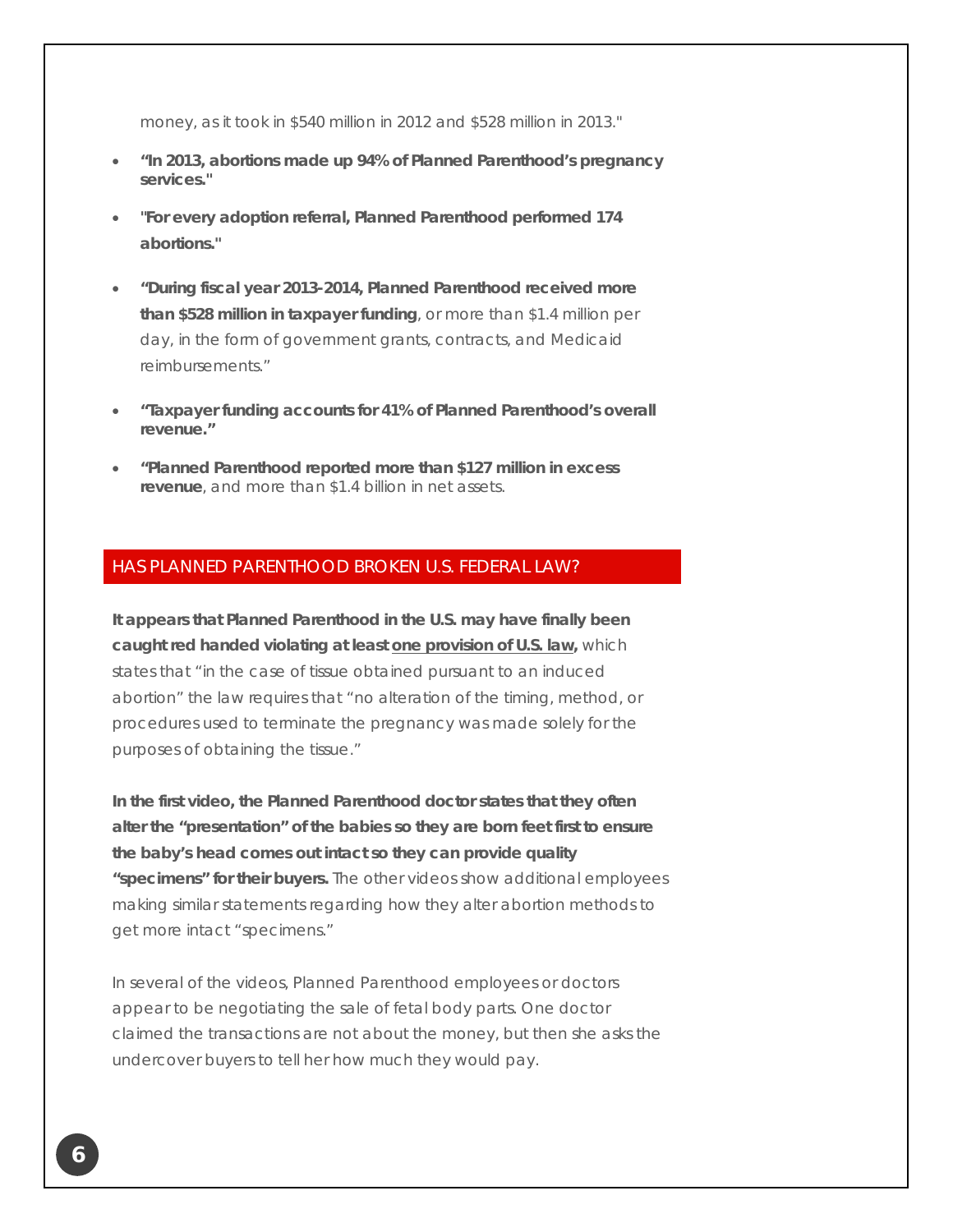**She then admits to altering their abortion procedure in order to preserve the fetal body parts.** She says they use the more gentle suction aspirator to remove the parts from the mother's womb. Then at the end of the video she jokingly states she would like a Lamborghini.

**Watching Planned Parenthood employees casually sift through babies' body parts in pie dishes in the videos is quite disturbing.** It is hard to imagine that killing a baby inside its mother, pulling it out piece by piece, and then further dissecting it for research in this manner is really legal.

# **[If Planned Parenthood is not breaking the law, then we need to change](http://www.mercatornet.com/sheila_liaugminas/view/the-bottom-line-of-what-the-planned-parenthood-videos-reveal/16612)  [the law.](http://www.mercatornet.com/sheila_liaugminas/view/the-bottom-line-of-what-the-planned-parenthood-videos-reveal/16612)**

**Also from the videos, it seems that Planned Parenthood may not care so much about what is legal or illegal.** They talk about handling the sale of fetal body parts carefully so they won't get "caught."

According to Population Research Council, in IPPF's document titled "The Human Right to Family Planning," IPPF reveals that "Family Planning Associations should not use the absence of law or the existence of an unfavorable law as an excuse for inaction. Action outside the law, and even in violation of it, is part of the process of stimulating change . . . of fertility regulation services or specific methods." (International Planned Parenthood Federation. The Human Right to Family Planning. Art. 106, p. 28, Nov. 1983).

**For example, to get around abortion laws in some countries, it is not uncommon for abortion providers to offer what they call ["menstruation](http://list.mlgnsignup.com/track/click?u=e51aa8e9806a70a036a77fec150d1407&id=6c23d1a8&e=%5BUNIQID%5D)  [regulation services"](http://list.mlgnsignup.com/track/click?u=e51aa8e9806a70a036a77fec150d1407&id=6c23d1a8&e=%5BUNIQID%5D) instead.** You see, during pregnancy, women stop menstruating. In order to "regulate" the menstrual cycle, the pregnancy is terminated through abortion so her menstrual cycle returns to normal.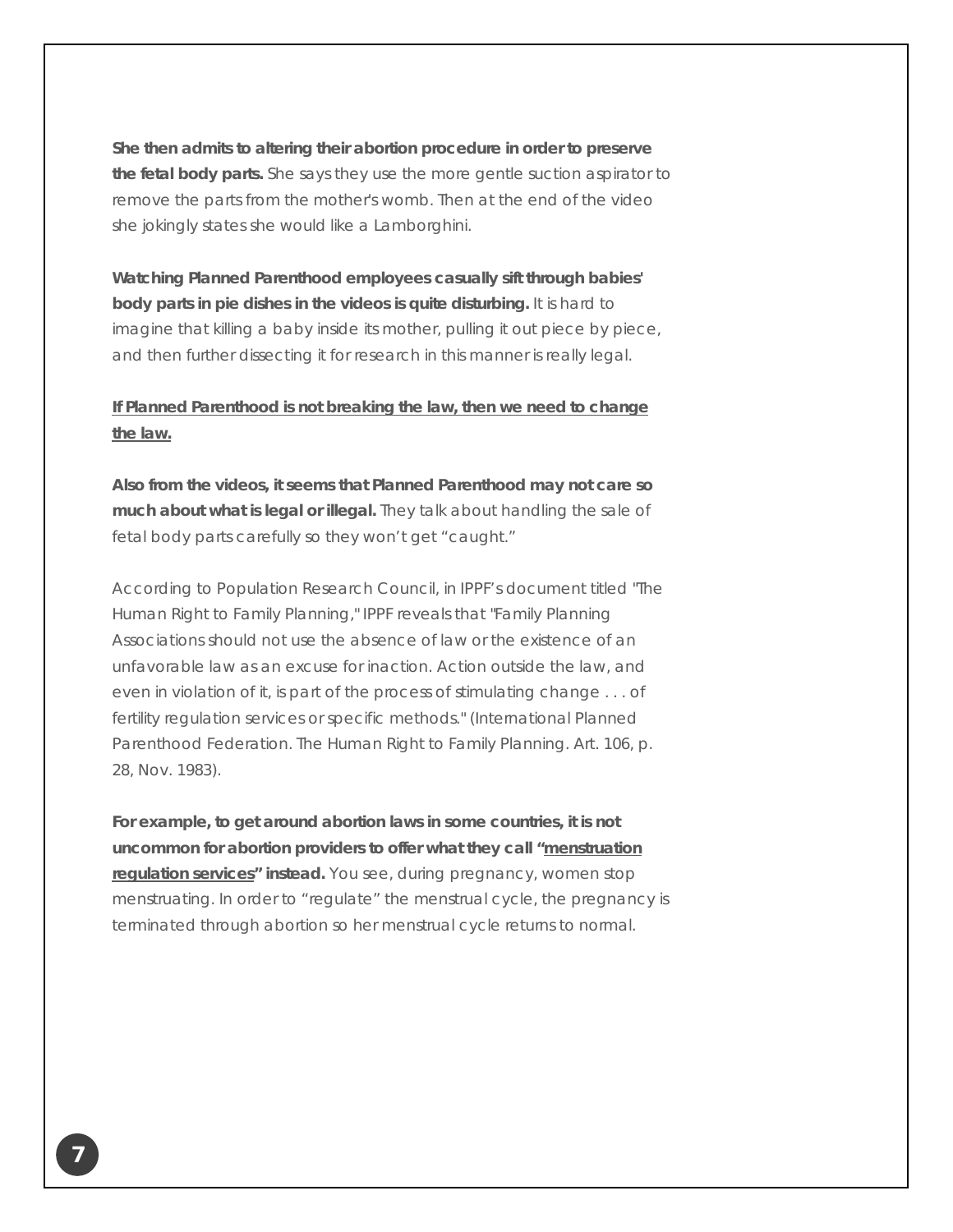# HOW PLANNED PARENTHOOD JUSTIFIES THEIR CRIMES AGAINST HUMANITY

In a mass email campaign, Planned Parenthood national president, Cecile Richards, apologized for the "tone" of her employee's statements in the video, which she says does not reflect Planned Parenthood's "compassion."

# **An organization that has dismembered and killed millions of unborn babies is compassionate? Really?**

No matter what "tone" is used while describing their atrocious procedures, **how can an organization that destroys live babies at up to 24 weeks gestation, (and [studies show a fetus can feel pain at 20 weeks\)](http://www.doctorsonfetalpain.com/) ever be considered compassionate?**

Richards also uses the term "tissue" multiple times to describe baby body parts (including, heads, hearts, arms, legs, livers, and lungs) that are "donated" for research.

**In Planned Parenthood's world, dead babies and their body parts are called "tissue" or "donations," lists of babies' body parts and organs available for purchase are called "menus," and severed baby heads are called "calvariums."**

So another question that begs an answer from Planned Parenthood is this: i**f a blob of "tissue" has human body parts including a heart, a liver, lungs, limbs and a head, how is this not a human child?**

**For years, Planned Parenthood has been using euphemisms to describe their atrocious activities as a way of concealing their controversial work.** For example, they call their activities "health care," or "reproductive health services," or even women's rights" that governments must fund and this is one way they get away with what they do.

Or, in the case of their graphic and dangerous programs that encourage sexual pleasure and experimentation, they call it "comprehensive sexuality education."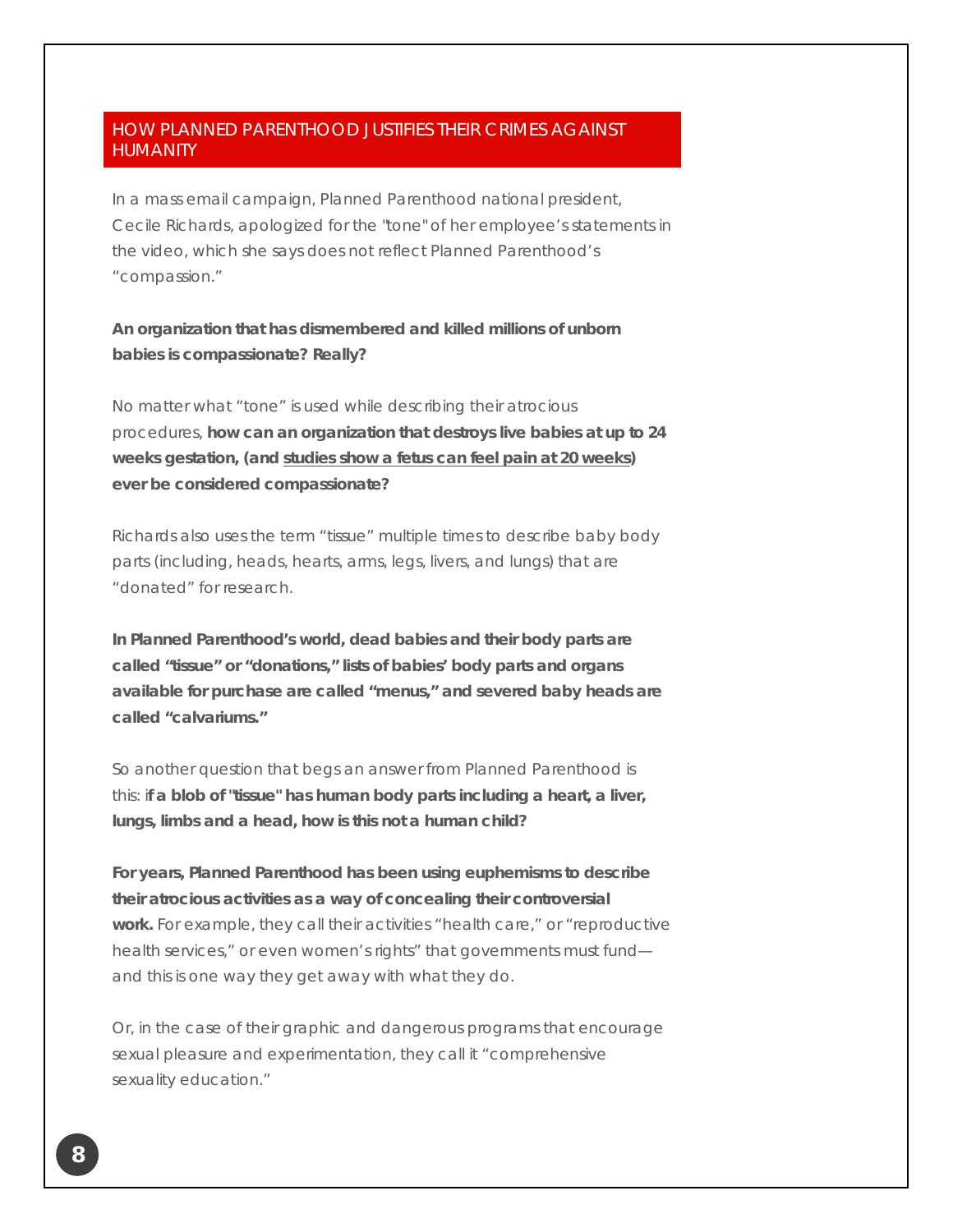# CONTROVERSIAL POLICIES ADVOCATED BY GOVERNMENT-FUNDED PLANNED PARENTHOOD

Some of the controversial positions advocated for by International Planned Parenthood Federation and their many affiliates are listed below.

#### PLANNED PARENTHOOD ADVOCATES AGAINST:

- Mandatory reporting laws when sexual abuse of minors is suspected.
- Parental consent laws regarding (1) abortion for minors, (2) contraception, (3) instruction in sexual education. They consider these to be barriers to "reproductive rights."
- Laws requiring HIV-positive youth to inform their sexual partners they are infected with HIV.
- Safety and health requirements for abortion clinics.
- Any restrictions on abortion.
- Laws defining marriage as only between a man and a woman.
- Abstinence-based sex-education policies.
- Age of consent laws for minors.
- Laws restricting consensual sex of any kind.
- Conscience clauses that allow doctors and pharmacists to refuse to prescribe or dispense abortafacient drugs or to perform abortions against their beliefs.

# PLANNED PARENTHOOD ADVOCATES FOR:

- Abolishing any restrictions on abortion including on partial birth abortion.
- Mandatory comprehensive sexuality education for minors without parental consent.
- Sexual rights that include unrestricted sexual freedom for all at any age.
- The right of both children and adults to experience sexual pleasure.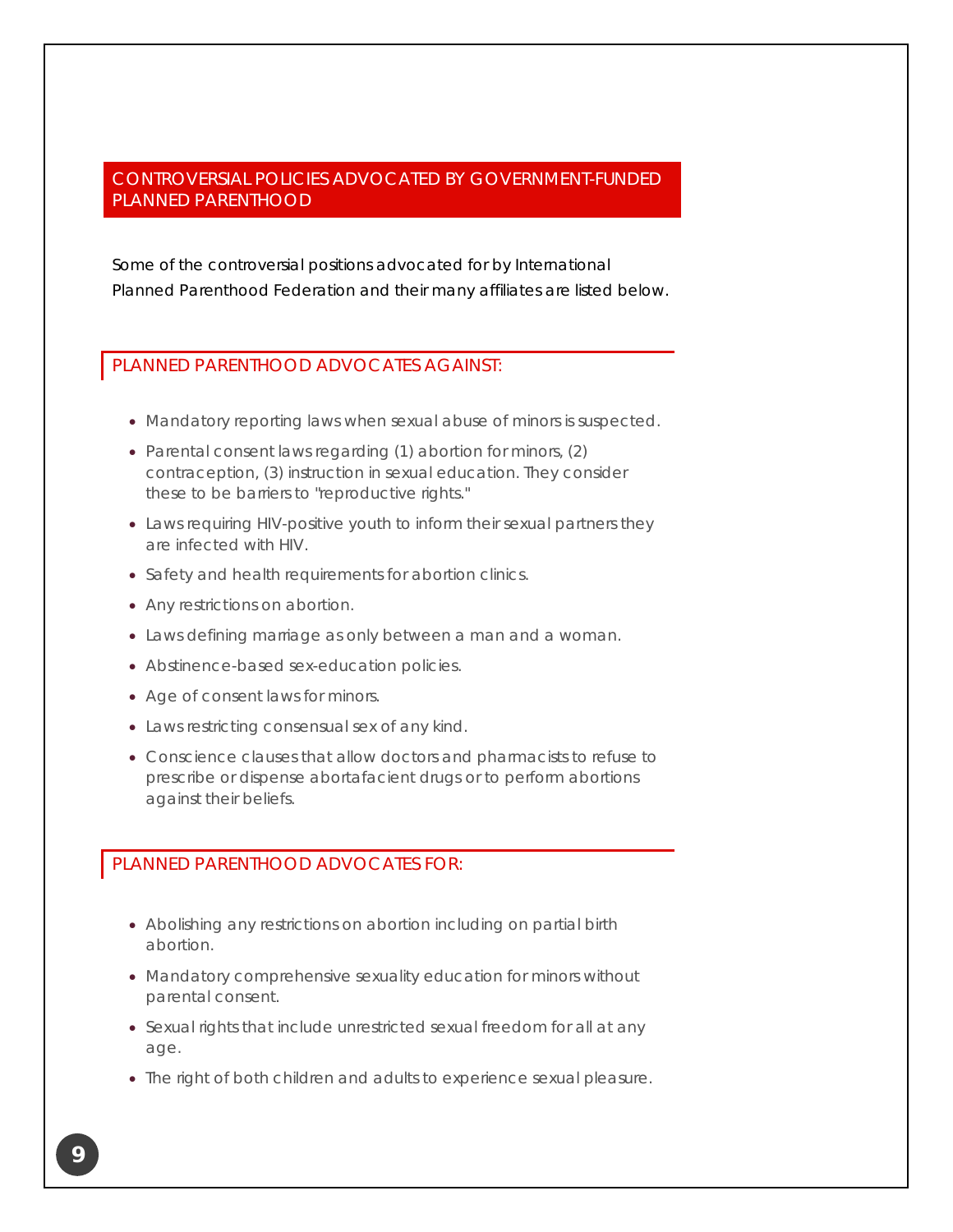- The liberalization of all gender and sexual norms in society.
- The legalization of same-sex marriage.
- Gay, lesbian, transsexual, and bisexual rights.
- Bans on therapy to help minors with unwanted same-sex attraction.
- The liberalization of pornography laws.
- Peer-to-peer sexuality education.
- Instructing children on masturbation.
- Lowering of age of consent laws.
- The legalization of prostitution.
- Destigmatization of "men who have sex with men."

# A CALL TO ACTION TO PROTECT CHILDREN!

Family Watch International, along with the UN Family Rights Caucus, is calling upon:

- 1. **The United Nations to investigate Planned Parenthood's international activities and stop funding them.**
- 2. **All national governments to investigate Planned Parenthood in their countries.**
- 3. **All parents worldwide to investigate whether Planned Parenthood might be harming their children through their school programs.**

If Planned Parenthood is in your school, we can guarantee the situation is not good.

For example, right now there is a fight in the state of Hawaii to try to stop Planned Parenthood's dangerous ["Pono Choices"](http://list.mlgnsignup.com/track/click?u=e51aa8e9806a70a036a77fec150d1407&id=3d2a1b0a&e=%5BUNIQID%5D) curriculum from being implemented in their schools. This is just one example of many.

**Please consider taking at least one of the eight steps listed at <http://www.abortplannedparenthood.org/>to help expose Planned Parenthood and stop them from harming your children.**